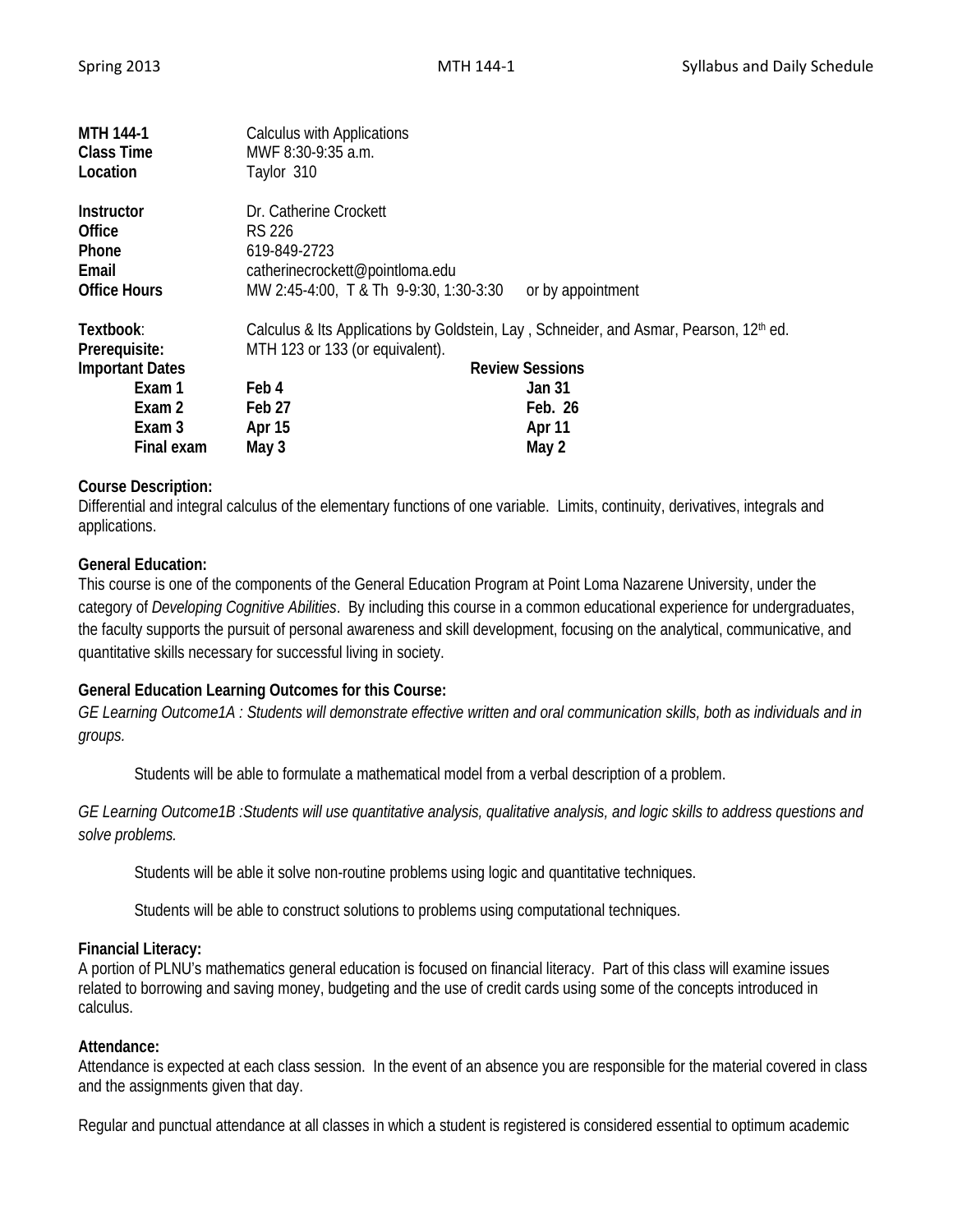### Spring 2013 **Spring 2013** MTH 144-1 Syllabus and Daily Schedule

achievement. Therefore, regular attendance and participation in each course are minimal requirements to be met. There are no allowed or excused absences except when absences are necessitated by certain university-sponsored activities and are approved in writing by the Provost. Whenever the number of accumulated absences in a class, for any cause, exceeds ten percent of the total number of class meetings, the faculty member has the option of filing a written report to the Vice Provost for Academic Administration which may result in de-enrollment, pending any resolution of the excessive absences between the faculty member and the student…If the date of de-enrollment is past the last date to withdraw from a class, the student will be assigned a grade of W or WF (no grade). There are no refunds for courses where a de-enrollment was processed." (see catalog for full text)

## **Class Enrollment:**

It is the student's responsibility to maintain his/her class schedule. Should the need arise to drop this course (personal emergencies, poor performance, etc.), the student has the responsibility to follow through (provided the drop date meets the stated calendar deadline established by the university), not the instructor. Simply ceasing to attend this course or failing to follow through to arrange for a change of registration (drop/add) may easily result in a grade of F on the official transcript.

## **Academic Accommodations:**

While all students are expected to meet the minimum academic standards for completion of this course as established by the instructor, students with disabilities may require academic accommodations. At Point Loma Nazarene University, students requesting academic accommodations must file documentation with the Disability Resource Center (DRC), located in the Bond Academic Center. Once the student files documentation, the Disability Resource Center will contact the student's instructors and provide written recommendations for reasonable and appropriate accommodations to meet the individual needs of the student. This policy assists the university in its commitment to full compliance with Section 504 of the Rehabilitation Act of 1973, the Americans with Disabilities (ADA) Act of 1990, and ADA Amendments Act of 2008, all of which prohibit discrimination against students with disabilities and guarantees all qualified students equal access to and benefits of PLNU programs and activities.

Students with learning disabilities who may need accommodations should discuss options with the instructor during the first two weeks of class.

### **Academic Honesty:**

The Point Loma Nazarene University community holds the highest standards of honesty and integrity in all aspects of university life. Academic honesty and integrity are strong values among faculty and students alike. Any violation of the university's commitment is a serious affront to the very nature of Point Loma's mission and purpose.

Academic dishonesty is the act of presenting information, ideas, and/or concepts as one's own when in reality they are the results of another person's creativity and effort. Such acts include plagiarism, copying of class assignments, and copying or other fraudulent behavior on examinations. For more details on PLNU's policy go to: <http://www.pointloma.edu/experience/academics/catalogs/undergraduate-catalog/point-loma-education/academic-policies>

A student who is caught cheating on any item of work will receive a zero on that item and may receive an "F" for the semester. See the PLNU Catalog for a further explanation of the PLNU procedures for academic dishonesty.

# **Final Exam: Date and Time**

The final exam date and time is set by the university at the beginning of the semester and may not be changed by the instructor. Only in the case that a student is required to take three exams during the same day of finals week is an instructor authorized to change the exam date and time for that particular student.

**Grading:** Grades for the course will be based on homework (25%), three exams (15% each; total of 45 %), and a final exam (30%).

**Homework (25%):** Homework will be assigned every class meeting. A homework assignment is late if it is not received at the start of class on the due date. No late homework will be accepted; however the two lowest homework scores will be dropped. Please be sure that your homework is stapled together and the problems are in order. Homework will be scored on a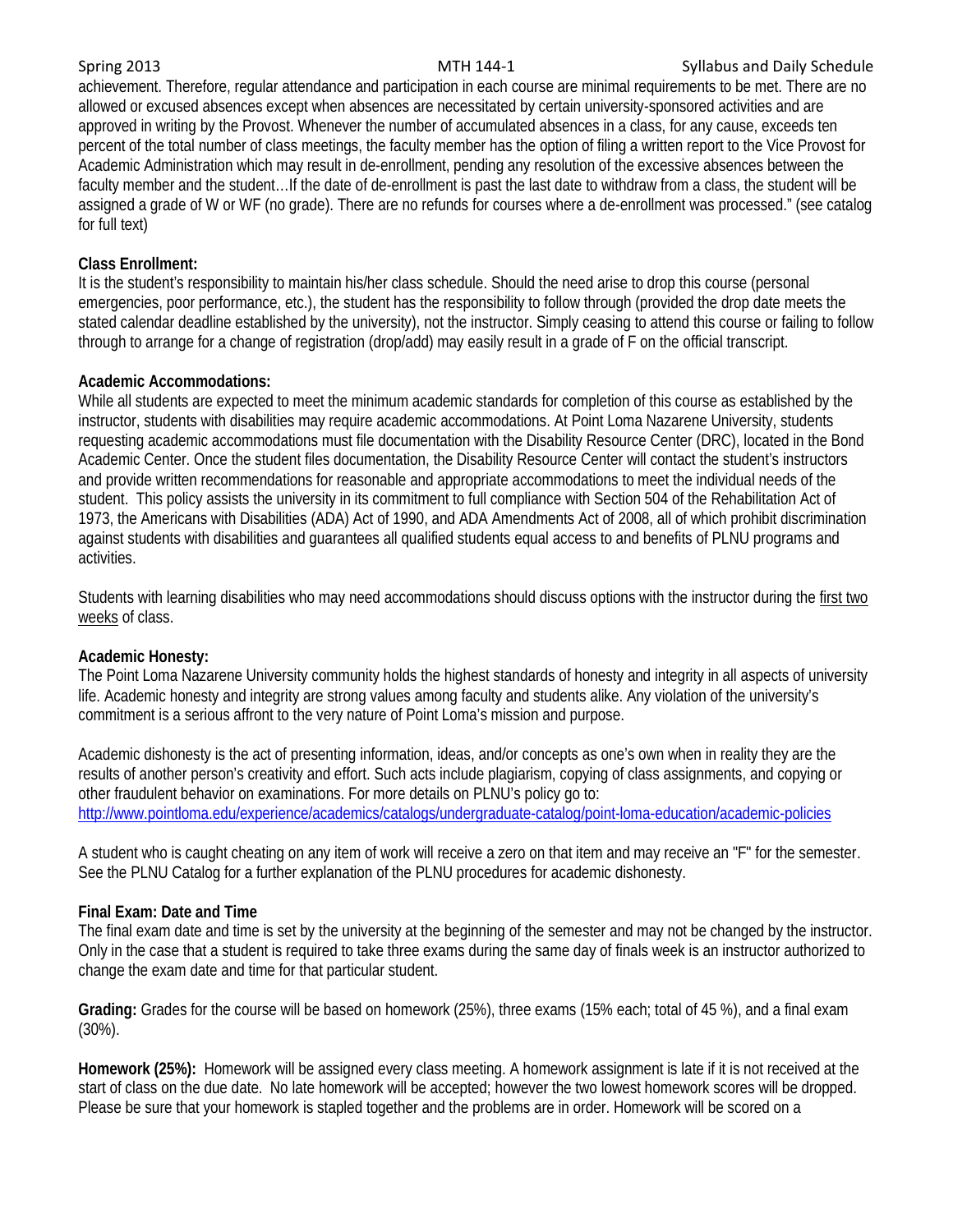combination of completeness and correctness. A random selection (the same for all people) of the problems will be graded on any homework assignment.

**Tests and Final Exam (15% each and 30%):** Tests and the Final Exam will include problems and questions over material assigned in the text, readings and handouts, as well as material presented in class.

• There will be mandatory review sessions before each exam. Attendance will be counted.

No examination shall be missed without prior consent by me or a well documented emergency beyond your control. A score of zero will be assigned for an examination that is missed without prior consent or a well documented emergency beyond your control. The examination schedule is included in the daily schedule. I do not intend to accept excuses such as poor communication with parents, benefactors, sport team sponsors and/or travel agents.

## **Final Exam: Date and Time**

The final exam date and time is set by the university at the beginning of the semester and may not be changed by the instructor. Only in the case that a student is required to take three exams during the same day of finals week is an instructor authorized to change the exam date and time for that particular student.

| Please note: | The Final Exam is COMPREHENSIVE.           |  |
|--------------|--------------------------------------------|--|
|              | May 3, (Friday) at 8:00 a.m. to 10:00 a.m. |  |

**Grading Scale**: Course grades will be assigned according to the following scale:

| <b>Grading Scale in percentages</b> |  |                                                                      |  |                                        |  |  |
|-------------------------------------|--|----------------------------------------------------------------------|--|----------------------------------------|--|--|
|                                     |  |                                                                      |  |                                        |  |  |
|                                     |  |                                                                      |  | $(87.5, 90)$ $(77.5, 80)$ $(67.5, 70)$ |  |  |
|                                     |  | $[92.5, 100]$ $[82.5, 87.5]$ $[72.5, 77.5]$ $[62.5, 67.5]$           |  |                                        |  |  |
|                                     |  | $\ $ [90, 92.5) $\ $ [80, 82.5) $\ $ [70, 72.5) $\ $ [60, 62.5) $\ $ |  |                                        |  |  |

**Cell Phones:** Turn off any cell phone, pager or things that make noise while you are in class. Also, do not text or work on other classes while in class -to do so is disrespectful to me and your classmates.

**General Advice:** The key to success in this class is to attend lectures regularly and do your homework. You learn mathematics by doing it yourself. You should expect to spend approximately two hours outside of class for every one hour in class working on homework and going over concepts. When doing homework, please note it is normal to not be able to do every problem correct on the first attempt. Do not be discouraged, instead seek help.

### **Sources of Help:**

- 1. Me. If you have questions, ask me. See office hours.
- 2. FREE TUTORING- Math Learning Center, RS-230. Hours are posted on the door.
- 3. Other classmates. Form study groups! Work together!